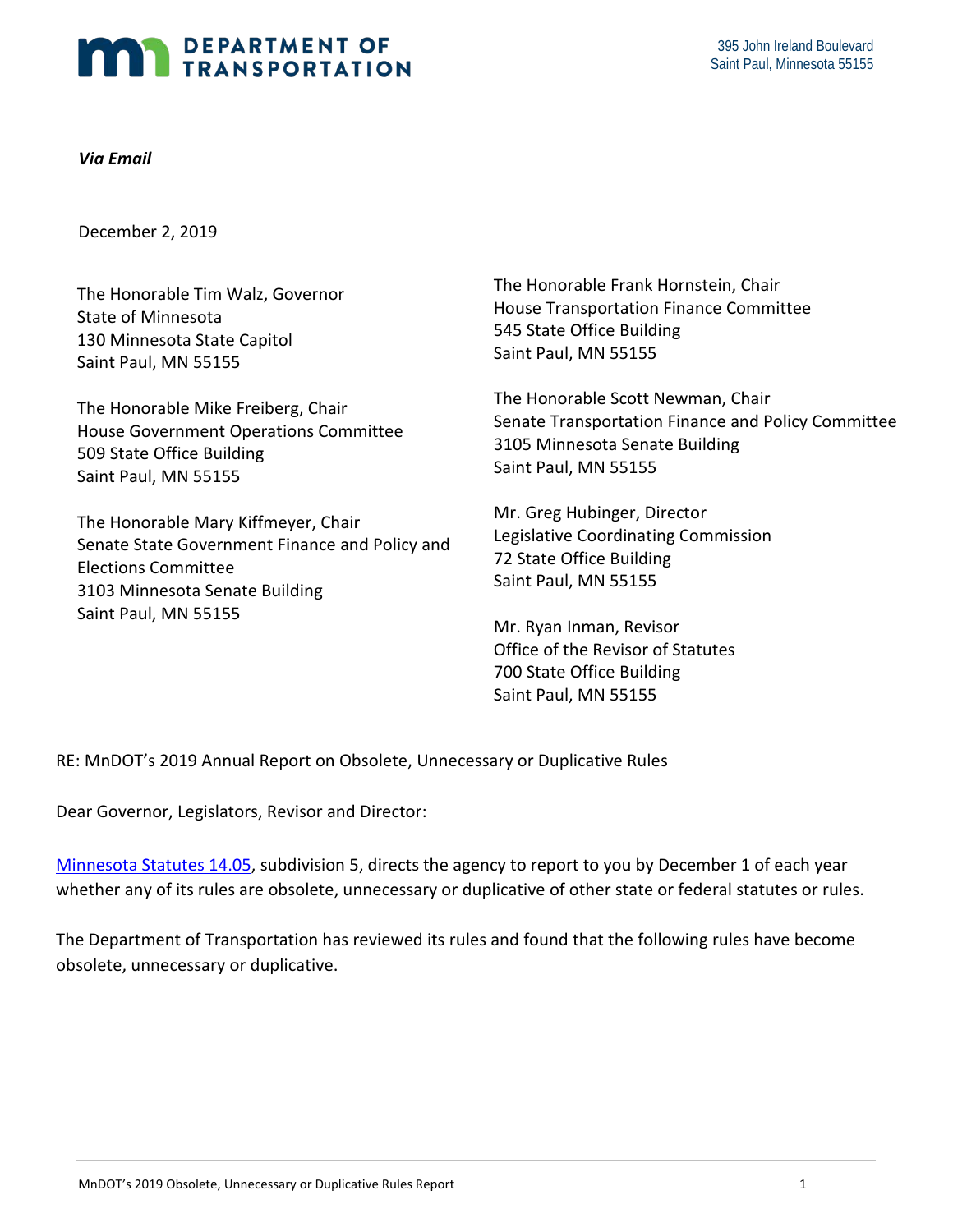# **Chapter 7805 Motor Carrier Tariffs**

In 2018, the Legislature repealed much of [Minn. Stat. 221.161,](https://www.revisor.mn.gov/statutes/cite/221.161) which required household goods movers to file tariffs with the Department's commissioner and prepare the filing according to the Department's rules. Household goods carriers are no longer required to file tariffs with the commissioner. As a result, part [7805.0300,](https://www.revisor.mn.gov/rules/7805.0300/?keyword_type=all&keyword=7805.0300) which set out the filing requirements, is now obsolete.

### **Chapter 8800 Aeronautics**

[8800.2800](https://www.revisor.mn.gov/rules/?id=8800.2800)**, subp. 2(A) Seven-County Metropolitan Region Seaplane Operations.** Part 8800.2800, subpart 2, item A, identifies lakes in which seaplane operations are permitted within the public waters within the sevencounty metropolitan area. Two of the lakes identified in part A are Howard Lake and Mud Lake. The department has become aware that both Howard and Mud Lakes are within a Wildlife Management Area known as Lamprey Pass Wildlife Management Area in Anoka County. Under the [DNR rules, part](https://www.revisor.mn.gov/rules/?id=6230.0250) [6230.0250,](https://www.revisor.mn.gov/rules/?id=6230.0250)  [subpart 13](https://www.revisor.mn.gov/rules/?id=6230.0250)[,](https://www.revisor.mn.gov/rules/?id=6230.0250) certain aircraft are prohibited over wildlife management areas as follow: "Aircraft activities that chase, herd, scare, or otherwise disturb wildlife are prohibited over wildlife management areas, except in emergencies or by authorization of the wildlife manager." Therefore, Howard Lake and Mud Lake need to be removed from the Aeronautics rules so they do not conflict with the DNR rules. The department has implemented the change, but the rules need to be updated to conform to the DNR requirements. The department will either update these rules through rulemaking or legislation.

#### **Chapter 8805 Transportation Project Loans**

[8805.0050 Purpose.](https://www.revisor.mn.gov/rules/?id=8805.0050) The references to the "transportation committee" in this rule part are obsolete because the authority for the committee was removed from [Minn. Stat. 446A.085](https://www.revisor.mn.gov/statutes/?id=446A.085)[.](https://www.revisor.mn.gov/statutes/?id=446A.085) See the Laws of Minnesota 2007, [Chap. 96, Art.1, Sec.11.](https://www.revisor.mn.gov/laws/?year=2007&type=0&doctype=Chapter&id=96https://www.revisor.mn.gov/laws/?year=2007&type=0&doctype=Chapter&id=96) The department will update the rule in a future rulemaking or through legislation.

## **Chapter 8810 Trunk Highway System, Outdoor Advertising Devices**

[8810.0200 Definitions.](https://www.revisor.mn.gov/rules/?id=8810.0200) **Subp. 3 Controlled Freeway and subp. 4 Expressway.** These definitions can be repealed because the term "controlled freeway" is no longer necessary and is now covered by the term "expressway." A definition for expressway was added to statute in 2009 at [Minn. Stat.](https://www.revisor.mn.gov/statutes/?id=173.02) [173.02, subd. 19a.](https://www.revisor.mn.gov/statutes/?id=173.02)

[8810.0400 Exclusions and Exemptions.](https://www.revisor.mn.gov/rules/?id=8810.0400) ["](https://www.revisor.mn.gov/rules/?id=8810.0400)Fully controlled" language in subp. 2 needs to be removed in accordance with above-mentioned 2009 statutory amendments.

[8810.1100 Spacing and Location for Business Areas.](https://www.revisor.mn.gov/rules/?id=8810.1100) ["](https://www.revisor.mn.gov/rules/?id=8810.1100)Fully controlled access" in subp. 3 is obsolete and needs to be removed in accordance with 2009 "expressway" statutory amendments.

[8810.1200. Additional Spacing Requirements.](https://www.revisor.mn.gov/rules/?id=8810.1200) "Fully controlled access" in subp.2 and "controlled freeway" are obsolete and need to be removed in accordance with 2009 statutory amendments.

The department will repeal or update these provisions either through rulemaking or future legislation. (The 2017 Legislature repealed some provisions in the rule parts governing outdoor advertising devices, but that legislation was limited to actions MnDOT and the Outdoor Advertising Association of America agreed upon.)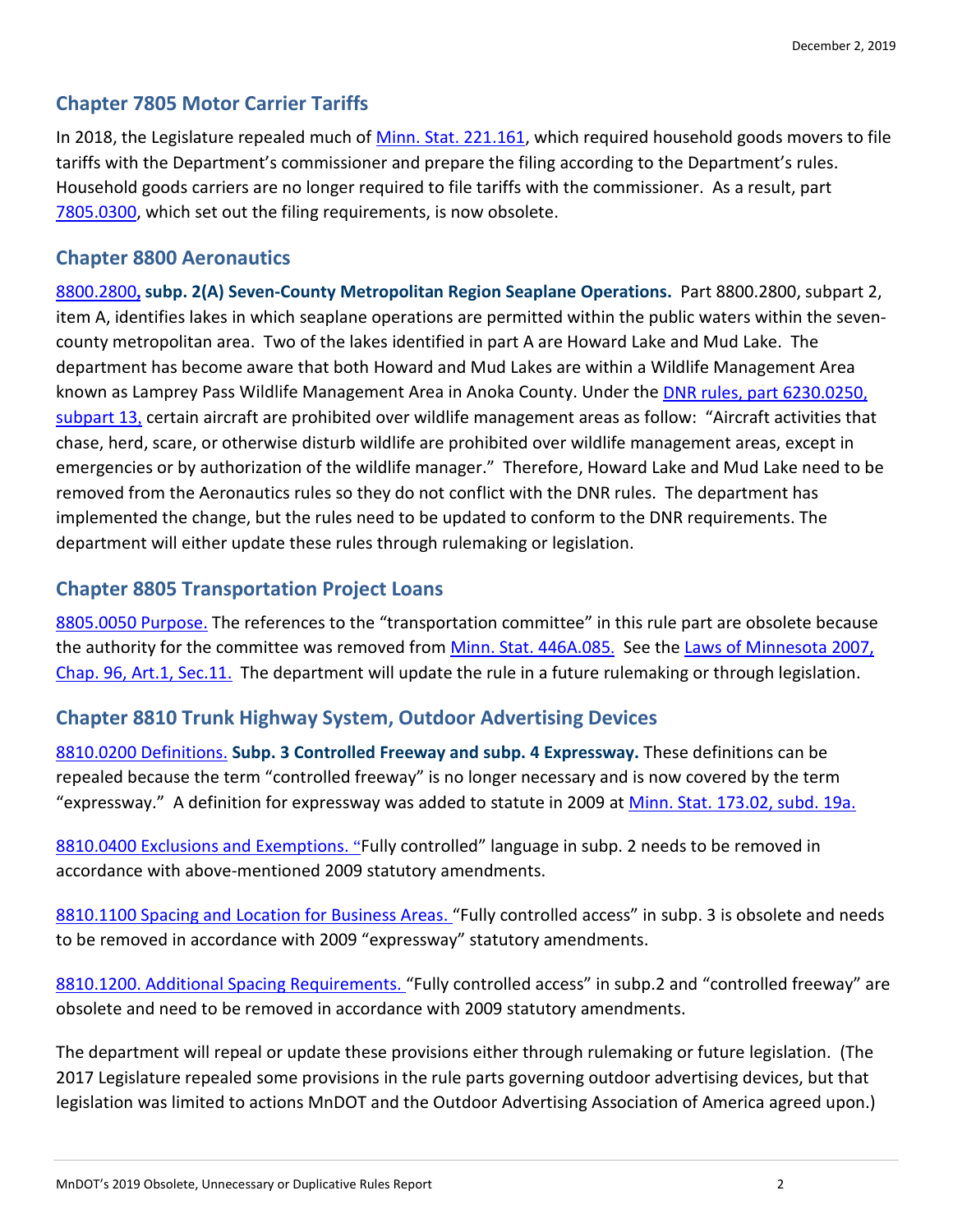### **Chapter 8810 Trunk Highway System, Driveways**

[8810.4100 Definitions.](https://www.revisor.mn.gov/rules/8810.4100/) This rule part is comprised of five subparts that provide definitions, but the definitions are not relevant for the purpose of parts 8810.4100 to 8810.5600. These rule parts set forth specifications for driveways providing access to private property located adjacent to trunk highway right-of-way.

The Department will remove this rule part either through rulemaking or future legislation.

#### **Chapter 8810 Bridge Construction and Reconstruction**

[8810.8400,](https://www.revisor.mn.gov/rules/8810.8400/) which governs the establishment of priorities for bridge construction or reconstruction related to bridges under the jurisdiction of a local unit of government, contains an obsolete citation. The part refers to Minn. Stat. [174.50, subdivision 5, clause \(3\).](https://www.revisor.mn.gov/statutes/cite/174.50) This subdivision does not contain a clause (3) because the statute was amended in 2017 and the provisions renumbered. What was previously clause (3) is now clause (2). See [Laws of Minnesota 2017, 1st Special Session, Chap. 3, Art. 3, Sec. 96;](https://www.revisor.mn.gov/laws/2017/1/3/) and [Laws of Minnesota 2017, 1st Special](https://www.revisor.mn.gov/laws/2017/1/8/)  [Session, Chap. 8, Art. 2, Sec. 8.](https://www.revisor.mn.gov/laws/2017/1/8/)

I informed the Revisor's Office of the erroneous citation in 2019. The Revisor's Office corrected the oversight, which will appear in the 2019 Minnesota Rules publication.

#### **Chapter 8880, Limousine Service, Permit Requirements**

[8880.0100 Definitions,](https://www.revisor.mn.gov/rules/?id=8880.0100) **Subps. 9, 22, and 26.** [Laws of Minnesota](https://www.revisor.mn.gov/laws/?year=2014&type=0&doctype=Chapter&id=175) 2014, Ch. 17[5,](https://www.revisor.mn.gov/laws/?year=2014&type=0&doctype=Chapter&id=175) made changes to the statutory definition of limousine that makes the definitions of "limousine," "station wagon," and "van" in this rule part obsolete.

In the following rule parts, the MnDOT address provided in the rule for the submission of applications and requests for hearing is obsolete and should be either deleted from the rules or replaced with a current address.

[8880.0400 Limousine Service Permit Application; Fees,](https://www.revisor.mn.gov/rules/?id=8880.0400) **Subp. 1** 

[8880.0600 Limousine Identification Decal Application; Fees,](https://www.revisor.mn.gov/rules/?id=8880.0600) **Subp. 1** 

[8880.1200 Administrative Penalties,](https://www.revisor.mn.gov/rules/?id=8880.1200) **Subp. 3**

[8880.1300 Suspension or Revocation of Permit,](https://www.revisor.mn.gov/rules/?id=8880.1300) **Subp. 4**

The following rule parts contain cross-references to other statutes and / or rules that have been repealed and those references should be removed from the rule.

In par[t](https://www.revisor.mn.gov/rules/?id=8880.0300) [8880.0300,](https://www.revisor.mn.gov/rules/?id=8880.0300) **subp. 3**, part [8855.0600,](https://www.revisor.mn.gov/rules/?id=8855.0600) Names on Insurance Certificates and Bonds, and par[t 8855.0850](https://www.revisor.mn.gov/rules/?id=8855.0850)  [Authorized Insurance and Bonding Companies,](https://www.revisor.mn.gov/rules/?id=8855.0850) are referenced but were repealed 2010. (These repealed rule subparts do not change the requirement that anyone providing for-hire limousine service must still follow the insurance standards and requirements in Minnesota Statutes, [168.128](https://www.revisor.mn.gov/statutes/?id=168.128) an[d](https://www.revisor.mn.gov/statutes/?id=221.141) [221.141](https://www.revisor.mn.gov/statutes/?id=221.141)[.\)](https://www.revisor.mn.gov/statutes/?id=221.141)